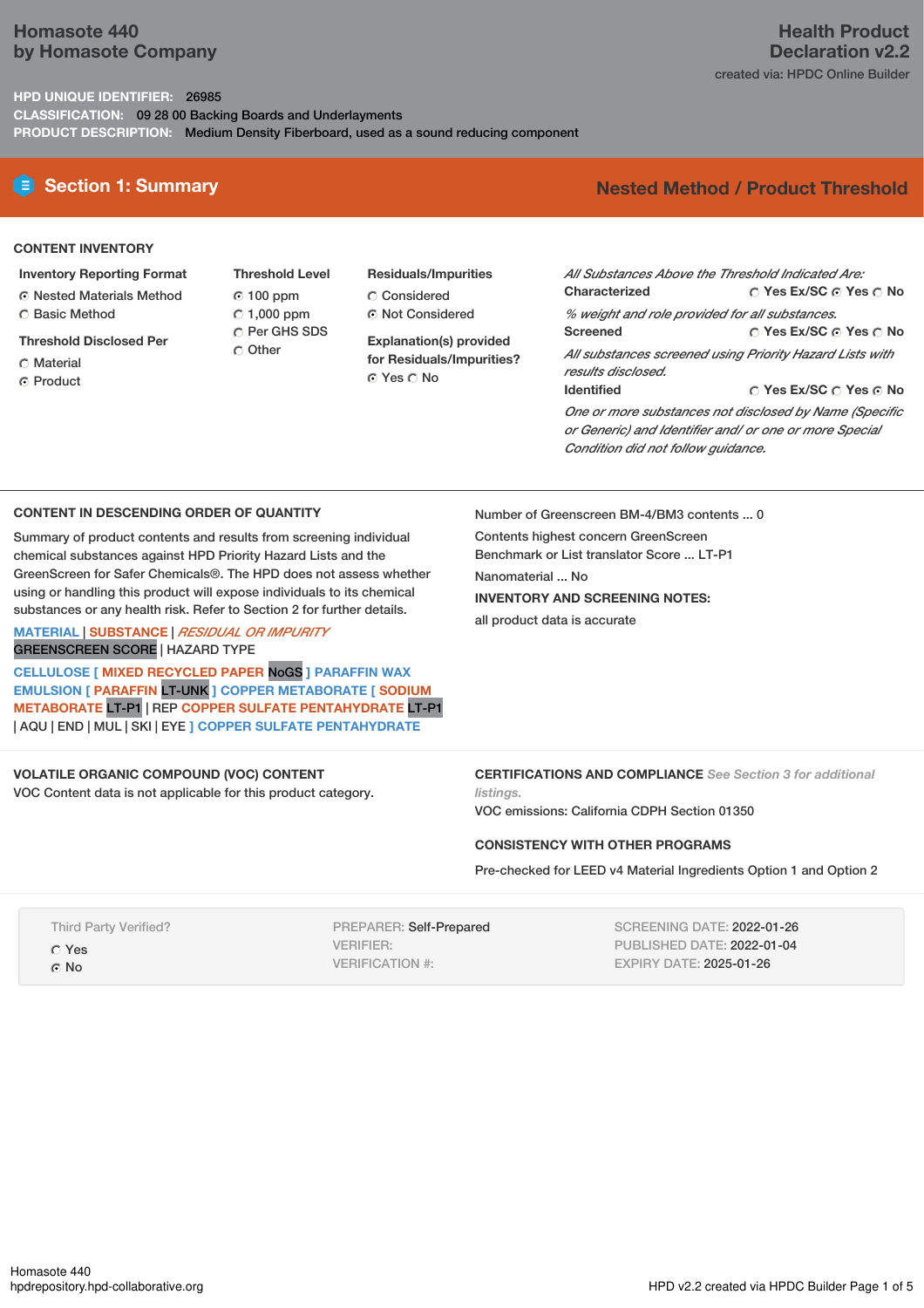This section lists contents in a product based on specific threshold(s) and reports detailed health information including hazards. This HPD uses the *inventory method indicated above, which is one of three possible methods:*

- *Basic Inventory method with Product-level threshold.*
- *Nested Material Inventory method with Product-level threshold*
- *Nested Material Inventory method with individual Material-level thresholds*

Definitions and requirements for the three inventory methods and requirements for each data field can be found in the HPD Open Standard version 2.2, *available on the HPDC website at: [www.hpd-collaborative.org/hpd-2-2-standard](https://www.hpd-collaborative.org/hpd-2-2-standard)*

| <b>CELLULOSE</b>                                                                                                                                             | $\%: 94.0000 - 98.0000$                                                                                                    |          |                 |                                                |                    |  |  |
|--------------------------------------------------------------------------------------------------------------------------------------------------------------|----------------------------------------------------------------------------------------------------------------------------|----------|-----------------|------------------------------------------------|--------------------|--|--|
| PRODUCT THRESHOLD: 100 ppm<br>RESIDUALS AND IMPURITIES CONSIDERED: No<br>MATERIAL TYPE: Paper or Cardboard                                                   |                                                                                                                            |          |                 |                                                |                    |  |  |
|                                                                                                                                                              | RESIDUALS AND IMPURITIES NOTES: This material has no substances above the reporting threshhold                             |          |                 |                                                |                    |  |  |
|                                                                                                                                                              | HPD URL: https://hpdrepository.hpd-collaborative.org/repository/HPDThumbnails/6E1A650EF45ACA39469939452F14B874.jpg         |          |                 |                                                |                    |  |  |
| OTHER MATERIAL NOTES: Recycled paper including newspaper, copy paper, books, cardboardAll substances in this material are below the<br>reportable threshold. |                                                                                                                            |          |                 |                                                |                    |  |  |
| <b>MIXED RECYCLED PAPER</b>                                                                                                                                  |                                                                                                                            |          |                 |                                                | ID: Not registered |  |  |
|                                                                                                                                                              | HAZARD SCREENING METHOD: Pharos Chemical and Materials Library HAZARD SCREENING DATE: 2019-01-29 21:37:46                  |          |                 |                                                |                    |  |  |
| $\%: 94,0000 - 98,0000$                                                                                                                                      | GS: NoGS                                                                                                                   | RC: Both | NANO: No        | <b>SUBSTANCE ROLE: Insulator</b>               |                    |  |  |
| <b>HAZARD TYPE</b>                                                                                                                                           | <b>AGENCY AND LIST TITLES</b>                                                                                              |          | <b>WARNINGS</b> |                                                |                    |  |  |
| None found                                                                                                                                                   |                                                                                                                            |          |                 | No warnings found on HPD Priority Hazard Lists |                    |  |  |
| SUBSTANCE NOTES: This substance is the primary material                                                                                                      |                                                                                                                            |          |                 |                                                |                    |  |  |
|                                                                                                                                                              |                                                                                                                            |          |                 |                                                |                    |  |  |
|                                                                                                                                                              |                                                                                                                            |          |                 |                                                |                    |  |  |
| <b>PARAFFIN WAX EMULSION</b>                                                                                                                                 | $%: 1.0000 - 5.0000$                                                                                                       |          |                 |                                                |                    |  |  |
|                                                                                                                                                              |                                                                                                                            |          |                 |                                                |                    |  |  |
| PRODUCT THRESHOLD: 100 ppm                                                                                                                                   | RESIDUALS AND IMPURITIES CONSIDERED: No                                                                                    |          |                 | MATERIAL TYPE: Polymeric Material              |                    |  |  |
|                                                                                                                                                              | RESIDUALS AND IMPURITIES NOTES: This material has no substances above the reporting threshold                              |          |                 |                                                |                    |  |  |
|                                                                                                                                                              | HPD URL: https://hpdrepository.hpd-collaborative.org/repository/HPDThumbnails/6E1A650EF45ACA39469939452F14B874.jpg         |          |                 |                                                |                    |  |  |
|                                                                                                                                                              | OTHER MATERIAL NOTES: Aid in resisting water absorptionAll substances in this material are below the reportable threshold. |          |                 |                                                |                    |  |  |
| <b>PARAFFIN</b>                                                                                                                                              |                                                                                                                            |          |                 |                                                | ID: 8002-74-2      |  |  |
|                                                                                                                                                              | HAZARD SCREENING METHOD: Pharos Chemical and Materials Library HAZARD SCREENING DATE: 2019-01-29 21:37:46                  |          |                 |                                                |                    |  |  |
| %: $1.0000 - 6.0000$                                                                                                                                         | <b>GS: LT-UNK</b>                                                                                                          | RC: None | NANO: No        | <b>SUBSTANCE ROLE: Binder</b>                  |                    |  |  |
| <b>HAZARD TYPE</b>                                                                                                                                           | <b>AGENCY AND LIST TITLES</b>                                                                                              |          | <b>WARNINGS</b> |                                                |                    |  |  |
| None found                                                                                                                                                   |                                                                                                                            |          |                 | No warnings found on HPD Priority Hazard Lists |                    |  |  |
| SUBSTANCE NOTES: This substance is the secondary material                                                                                                    |                                                                                                                            |          |                 |                                                |                    |  |  |
|                                                                                                                                                              |                                                                                                                            |          |                 |                                                |                    |  |  |
|                                                                                                                                                              |                                                                                                                            |          |                 |                                                |                    |  |  |
| <b>COPPER METABORATE</b>                                                                                                                                     | $\%: 0.0200 - 0.0200$                                                                                                      |          |                 |                                                |                    |  |  |
| PRODUCT THRESHOLD: 100 ppm                                                                                                                                   | RESIDUALS AND IMPURITIES CONSIDERED: No                                                                                    |          |                 | <b>MATERIAL TYPE: Polymeric Material</b>       |                    |  |  |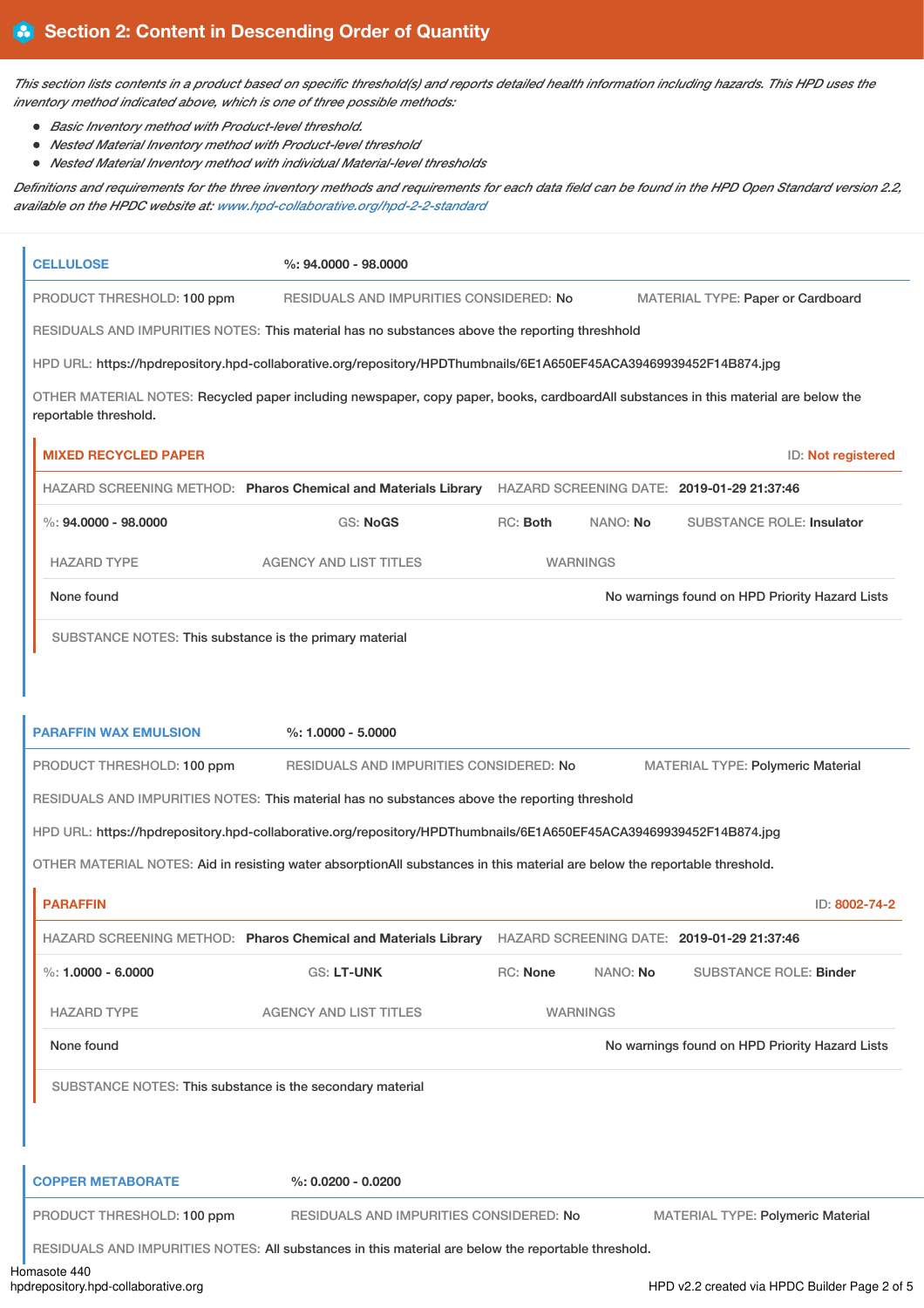HPD URL: https://hpdrepository.hpd-collaborative.org/repository/HPDThumbnails/6E1A650EF45ACA39469939452F14B874.jpg

OTHER MATERIAL NOTES: All substances in this material are below the reportable threshold.

| <b>SODIUM METABORATE</b> |                                                                | ID: 7775-19-1                                                            |
|--------------------------|----------------------------------------------------------------|--------------------------------------------------------------------------|
|                          | HAZARD SCREENING METHOD: Pharos Chemical and Materials Library | HAZARD SCREENING DATE: 2019-01-29 21:37:46                               |
| %: $0.0200 - 0.0200$     | GS: LT-P1                                                      | RC: None NANO: No SUBSTANCE ROLE: Antimicrobial Pesticide                |
| <b>HAZARD TYPE</b>       | AGENCY AND LIST TITLES                                         | <b>WARNINGS</b>                                                          |
| <b>REP</b>               | Australia - GHS                                                | H360Fd - May damage fertility. Suspected of damaging the<br>unborn child |

SUBSTANCE NOTES: This substance is a minor ingredient

#### **COPPER SULFATE PENTAHYDRATE** ID: **7758-98-7**

|                      | HAZARD SCREENING METHOD: Pharos Chemical and Materials Library | HAZARD SCREENING DATE: 2019-01-29 21:37:46                   |
|----------------------|----------------------------------------------------------------|--------------------------------------------------------------|
| %: $0.0200 - 0.0200$ | $GS: LT-P1$                                                    | NANO: No SUBSTANCE ROLE: Antimicrobial Pesticide<br>RC: None |
| <b>HAZARD TYPE</b>   | <b>AGENCY AND LIST TITLES</b>                                  | <b>WARNINGS</b>                                              |
| AQU                  | EU - GHS (H-Statements)                                        | H400 - Very toxic to aquatic life                            |
| AQU                  | EU - GHS (H-Statements)                                        | H410 - Very toxic to aquatic life with long lasting effects  |
| <b>END</b>           | <b>TEDX - Potential Endocrine Disruptors</b>                   | <b>Potential Endocrine Disruptor</b>                         |
| <b>MUL</b>           | German FEA - Substances Hazardous to<br>Waters                 | Class 3 - Severe Hazard to Waters                            |
| <b>SKI</b>           | EU - GHS (H-Statements)                                        | H315 - Causes skin irritation                                |
| <b>EYE</b>           | EU - GHS (H-Statements)                                        | H319 - Causes serious eye irritation                         |
|                      |                                                                |                                                              |

SUBSTANCE NOTES: This substance is a minor ingredient

## **COPPER SULFATE PENTAHYDRATE %: 0.0100 - 1.0000**

PRODUCT THRESHOLD: 100 ppm RESIDUALS AND IMPURITIES CONSIDERED: No MATERIAL TYPE: Polymeric Material

RESIDUALS AND IMPURITIES NOTES: All substances in this material are below the reportable threshold.

HPD URL: https://hpdrepository.hpd-collaborative.org/repository/HPDThumbnails/6E1A650EF45ACA39469939452F14B874.jpg

OTHER MATERIAL NOTES: All substances in this material are below the reportable threshold.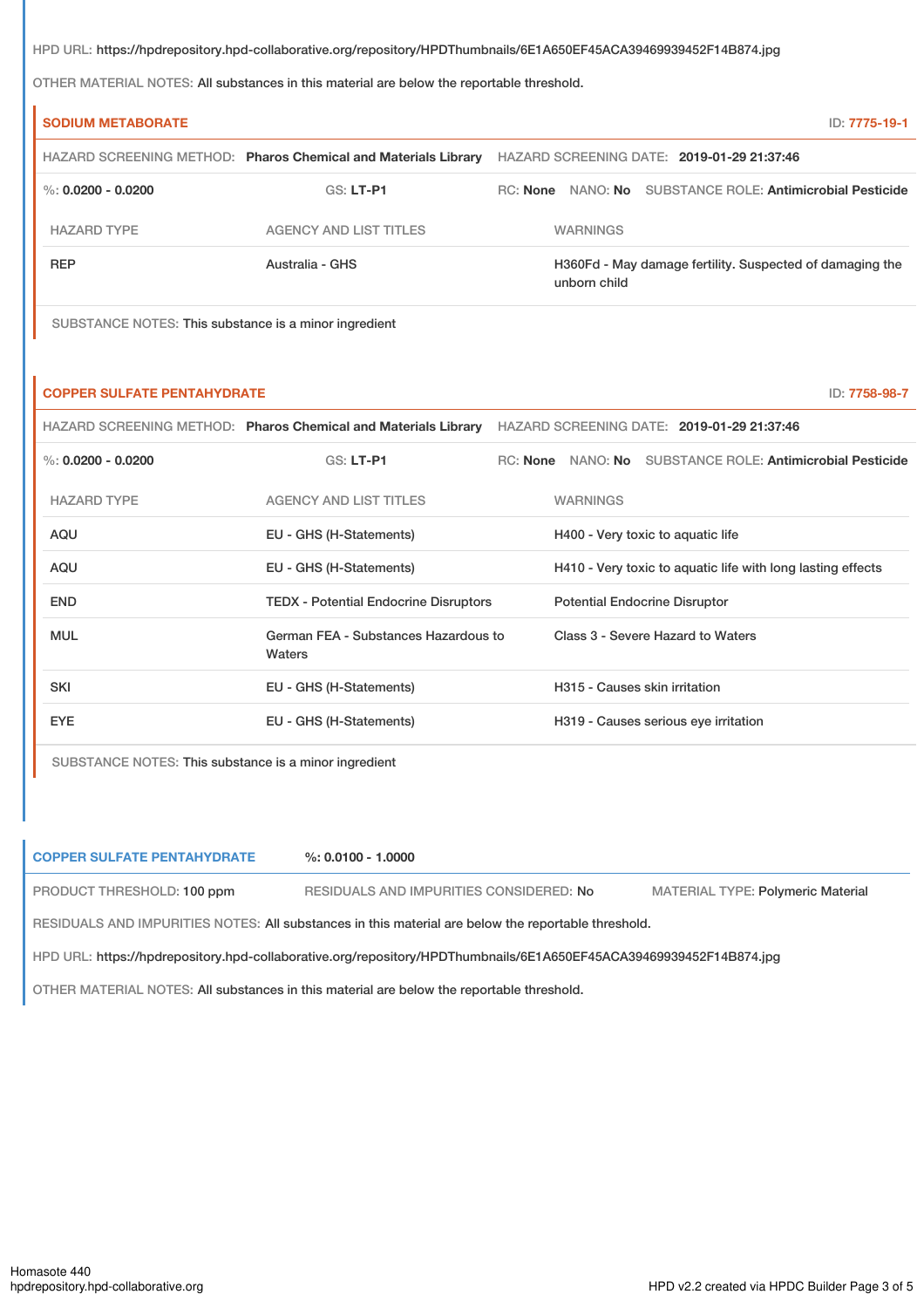This section lists applicable certification and standards compliance information for VOC emissions and VOC content. Other types of health or *environmental performance testing or certifications completed for the product may be provided.*

| <b>VOC EMISSIONS</b>                                                                     | <b>California CDPH Section 01350</b>              |                                                  |  |  |
|------------------------------------------------------------------------------------------|---------------------------------------------------|--------------------------------------------------|--|--|
| <b>CERTIFYING PARTY: Second Party</b><br><b>APPLICABLE FACILITIES: School Classrooms</b> | ISSUE DATE: <b>2011-09-</b><br>EXPIRY DATE:<br>21 | <b>CERTIFIER OR LAB: Air Quality</b><br>Sciences |  |  |
| CERTIFICATE URL:                                                                         |                                                   |                                                  |  |  |

CERTIFICATION AND COMPLIANCE NOTES:

# **Section 4: Accessories**

This section lists related products or materials that the manufacturer requires or recommends for installation (such as adhesives or fasteners), maintenance, cleaning, or operations. For information relating to the contents of these related products, refer to their applicable Health Product *Declarations, if available.*

No accessories are required for this product.

# **Section 5: General Notes**

All reporting is accurate and in conformance